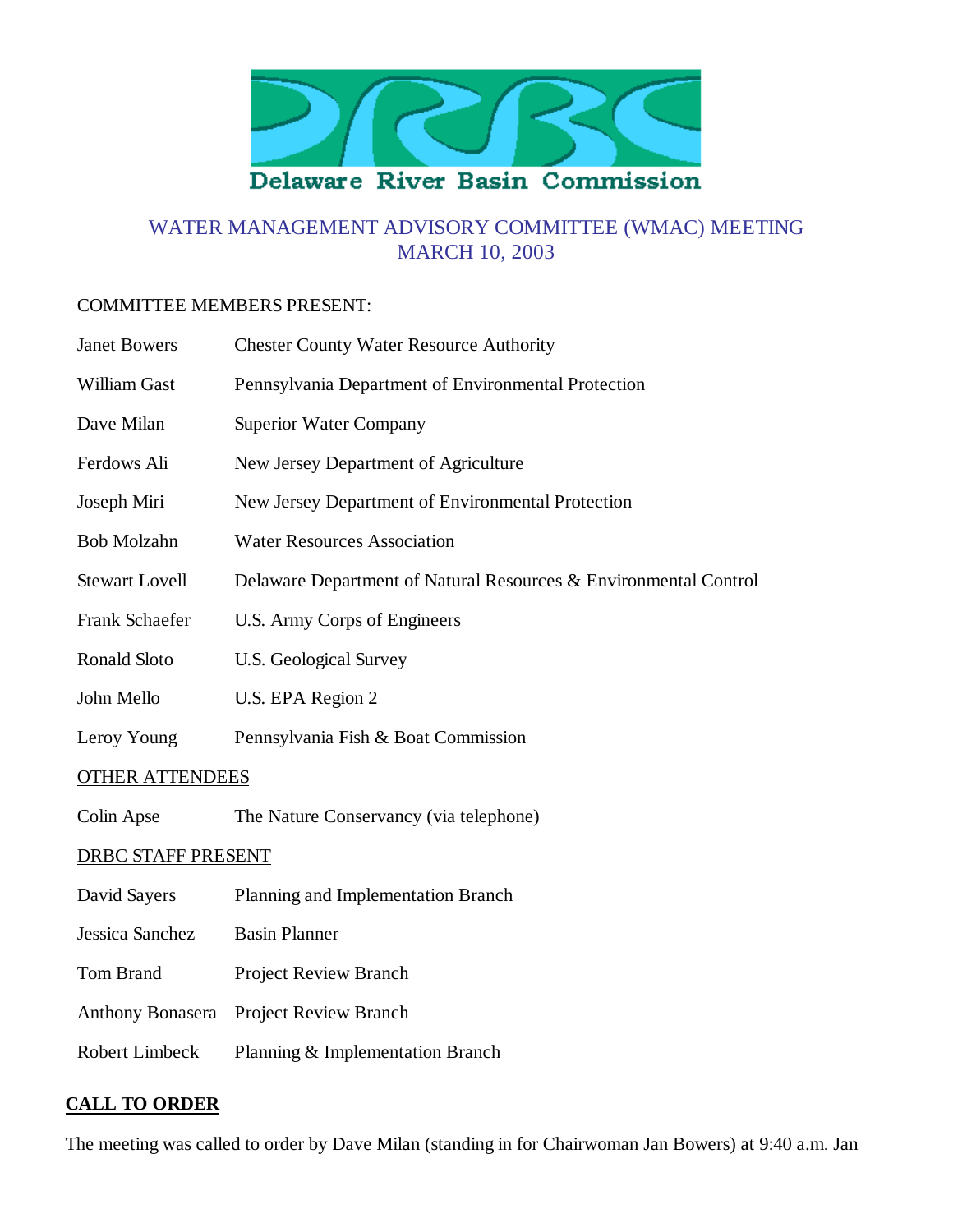Bowers arrived at 9:50 a.m., but did not chair the morning portion of the meeting.

## **REVIEW OF MINUTES AND REVIEW AND APPROVAL OF AGENDA**

Minutes from the December 18, 2002 meeting were reviewed. Mr. Gast motioned to approve the minutes. The motion was seconded by Dave Milan and the motion carried. The agenda for the meeting met with approval from the committee.

### **STAFF REPORT AND UPDATE ON BASIN PLAN PROGESS**

Jessica Sanchez reviewed progress on the Basin Plan. In December, consultants Resolve put together a progress report for the Watershed Advisory Council. The January WAC meeting focused on the process and implementation of the basin plan. What do we envision the plan to be, who do we envision to implement it and how? An issue that came up, which was actually brought up in the WMAC committee in September was: Is this a plan for the DRBC or is this a basin plan for the entire Delaware River Basin? It was clarified that the purpose of the Plan will be a Comprehensive Water Resources Plan for the Delaware River Basin (Basin Plan or BP). This is distinct from the DRBC's Comprehensive Plan.

The Basin Plan is a goal and direction setting document for water resources protection and use in the basin. It is anticipated that all water resource agencies will compare their agendas and their programs against the BP.

There is still a need for a separate DRBC Comprehensive Plan which is more closely tied to the Compact. This will be more focused than the Basin Plan, but will take direction from it; the Basin Plan is necessary because no one agency single-handedly handles everything that has an impact on water resources protection and use in the Basin. There are numerous agencies, individuals and organizations that are involved in this and need to fit into the Basin Plan.

The DRBC Comp Plan will likely reflect the KRAs and the goals that are in the Basin Plan. The framework is still a skeleton - it has the five key issue areas (KRAs), it has goals and objectives and we are developing management strategies.

Staff has put all of the documents and presentations used at the WAC meeting on a website and encourages the committee to use these resources. Jessica Sanchez noted that only KRAs 1, 2, & 3 have been drafted so far. Staff is waiting for feedback before it extends the same format and style to the remaining KRAs.

### **USGS PROPOSAL FOR WATER BUDGETS AND WATER AVAILABILITY ASSESSMENTS**

David Sayers noted that DRBC has signed the contract with USGS to undertake both these studies. We are underway with both the water budgets and ground water availability assessments which are concurrent two year programs which should offer preliminary results after one year (early 2004).

### **CROSS-CUTTING ISSUES**

A number of cross-cutting (multi-committee) issues have been identified during the development of the Basin Plan. One very important issue is stormwater. It cuts across a number of committees. Originally, it was taken from KRA 1 and put into KRA 3 and that group has been working on it. We have had a hard time getting New York involved and communication with Delaware has only been by memo. The instream flow issue is also one that cross-cuts, the WMAC currently has the lead, but needs to ensure consistency with work being developed by the FMTAC in its flow management efforts. Staff is trying to decide where is the best place to put it for the long term. Recreation is not so much a cross-cutting issue, but it has been difficult to develop strategies. Staff is trying to set up a focus group for recreation just to go through the issues in the plan recognizing that one of the long-term objectives is to develop a recreation plan for the basin.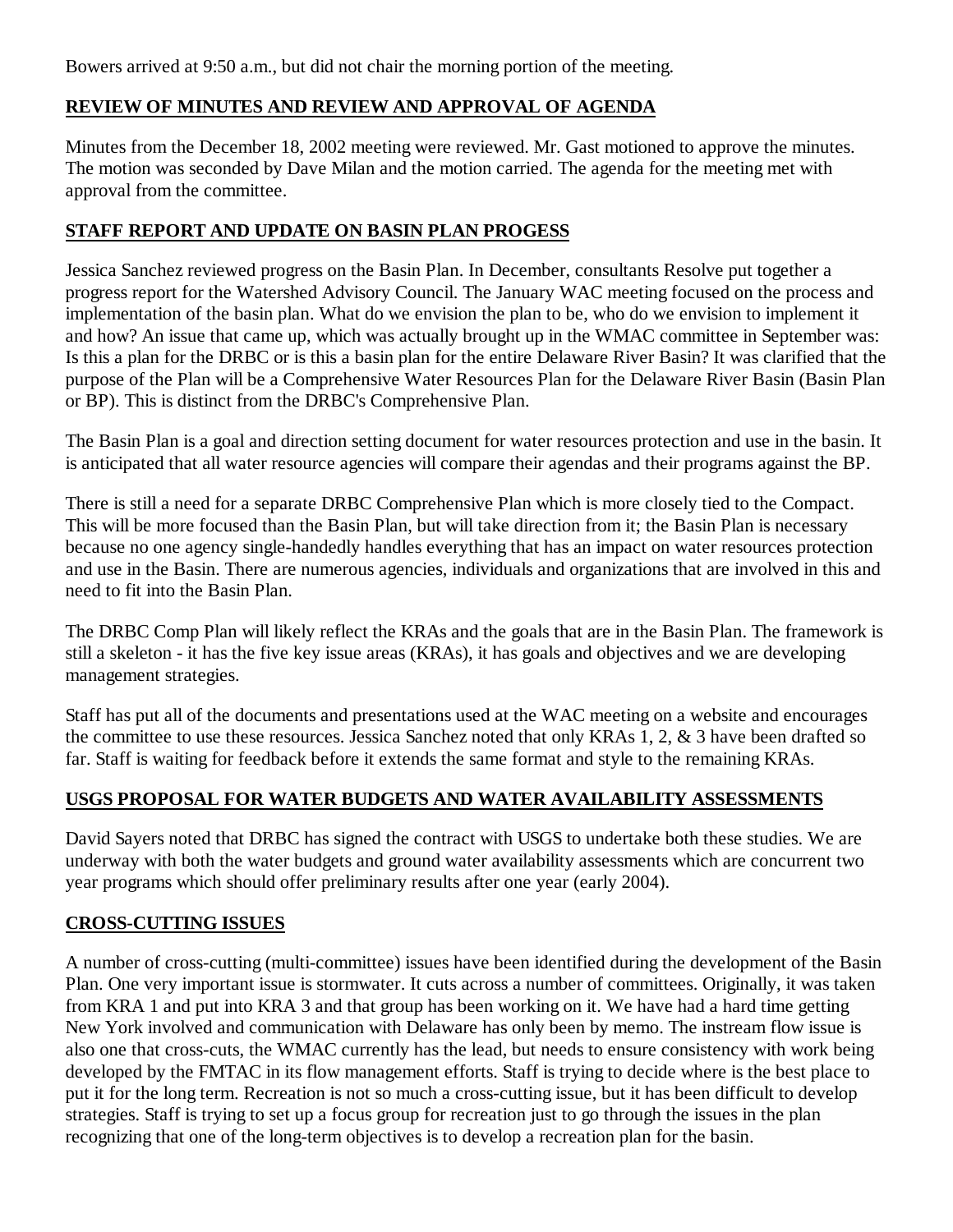## **INSTREAM FLOW REPORT (Leroy Young)**

David Sayers noted that a technical group headed up by Leroy Young has been assembled to develop this work. The group has met three times so far and has assembled the document for discussion today. (Colin Apse joined the meeting via phone). David Sayers also noted that it is important for staff and the committee to understand the outputs of the proposed study. It is vital that the finding and outputs can be incorporated into water resources decision making and the development of other tools -- water budgets, etc.

Leroy Young reviewed the scope of work and recognized the input of people involved in its development. It was noted that there are many approaches available to accomplishing this work and one size fits all is not appropriate. Our goal is to establish instream flow protection criteria for all waters of the Delaware River Basin. In order to accomplish this, there first needs to be more stratification of systems. Instream flow requirements will vary among stream types, physiographic region, size of the drainage area, etc. Estuaries would be evaluated in a category by themselves.

An evaluation of total instream flow needs include an understanding of the flows to protect ecological systems and the needs of recreation -- which is an important consideration on several stretches of the rivers in the Basin. The management strategy the group was asked to address did not mention this issue, however it is addressed elsewhere in the Basin Plan. Jessica Sanchez noted that the Waterway Corridors Committee has responsibility for this aspect of the plan but there hasn't been much progress with it, hence the setting up of a focus group.

Leroy Young then discussed Table 1 attached to the Instream Flow Report, which was distributed. The table illustrates the applicable methods for determining instream flows based on several factors including physiographical province, stream type, geology, size etc. The table is to be used as potential methods, not preferred methods.

Leroy Young then went into more detail about how the study could be carried out:

- 1. Recommend this be initiated as a pilot study on one physiographic province, possibly to include the Upper Delaware. There are differences between an unregulated typical stream and the Upper Del. System, but there's a lot of interest in the Upper Delaware. Leroy recommends that the pilot not only be on the Upper Delaware. Another place the pilot could be done is the Piedmont. NJ is doing work on the Piedmont and there is quite a bit of data already available on it. NJ is also using the RVA approach.
- 2. Recommend the study use biological and hydrologic data that's already available. Specifically data that can be used as indicators of stream health. Not recommending that additional field work be done. We would look to NJDEP, PADEP, USGS, Academy of Natural Sciences, and Fish & Boat Commission.
- Classification into stream size, geology, possibly gradient. State of Michigan is doing work along these 3. lines, we could pull in their knowledge and see if we can apply it.
- 4. Recommend looking at what data are available and what can actually be used as an index of stream health. Similar to #2 above. Decisions need to be made as to the type of data to be used, fish data, etc.
- Wetlands. Riparian wetlands, what kind of data is available that could be used to express the health of 5. the systems. Is anyone collecting data that could be used to develop some type of an index or measure of the health of the systems?
- 6. For the streams with biological indicator data of sufficient quality, a record of daily stream flow should be developed. It recommended having at least 20 years of data. If the flow data are not available from a gauge then the flow records should be synthesized using appropriate statistical procedures for those systems.
- 7. The RVA statistics should be derived for each set of flow data.
- 8. Recommend a comparison be made between the alteration of these systems and establishing some kind of baseline condition. How that's done will take a lot of thought and discussion as it represents a crucial factor in the study. The goal is to establish indicators of hydrologic alteration. How does the natural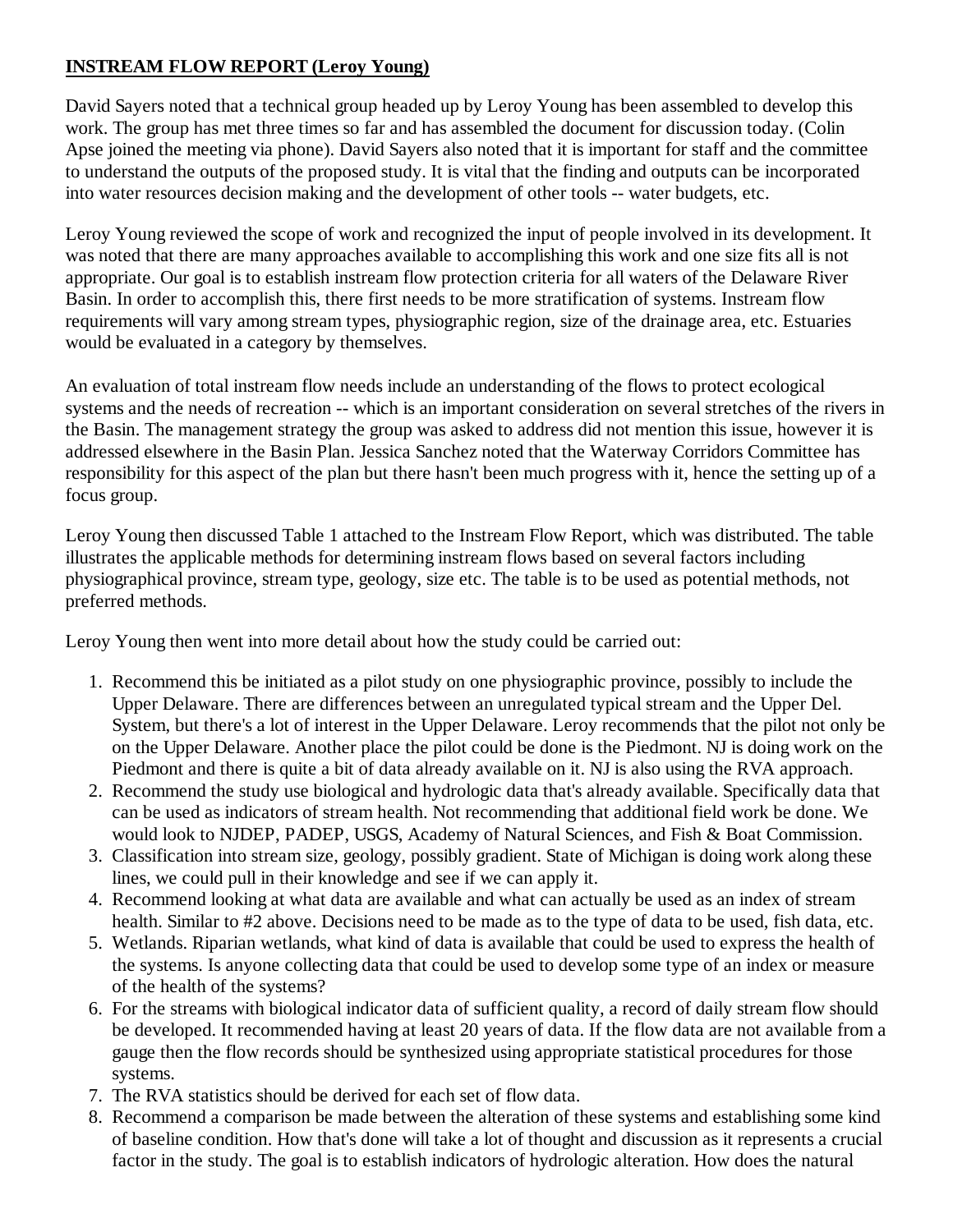regime compare to the current flow regime in that system.

- Look at how the variation in the biological scores can be explained by the indicators of hydrologic 9. alteration. Which hydrologic factors best correlate to the biological indicators. The goal would be to develop a relationship between those indicators and the biological scores. These relationships would then be used to build a model for predicting the likely impacts of future, additional changes to stream flow.
- 10. Ultimately decisions will be needed to develop boundaries for the degree of biological impact that would be acceptable. This is where policy making takes over from the scientific assessment.

By evaluating how the natural flow regime has changed and linking that to how the biological system has changed, we can look at not just one aspect of the ecosystem, but at many aspects of the ecosystem. The question to be asked is: "How much can the natural flow regime be altered?"

Joe Miri noted that this study will enable us to look at what the future might be like and what ideal flow regimes might look like and the effect of altering them. Have we really established the relationship between flow and conditions? What are the real impacts of the existing flow regime? Shouldn't we figure that out first? We need more information about flow management in the basin.

Staff felt that two significant questions that remained were: who should do the study and how much will it cost? The committee felt that even without these things fully resolved they had enough information to recommend to the commissioners that DRBC pursue a pilot instream flow study following the recommendations of the instream flow committee and the proposed scope of work. Mr. Gast requested that the vote wait until after lunch so that it could be reviewed further. However after some further discussion and clarifications the vote was taken and the motion was carried.

### *LUNCH 12:10 p.m. to 1:10 p.m.*

### **COMMENTS ON DEVELOPMENT OF KRA 3**

Chester County Water Resources Authority had sent detailed comments on the Basin Plan to DRBC staff. Jan Bowers gave a short summary of those comments, noting especially issues relating to objectives under the purview of this committee, or issues they are closely aligned with. In efforts to try to change KRA 3 to get away from land use issues, a number of changes, deletions and re-writes have been made by the Land and Water Committee. Consequently, Integrated Resource Planning (IRP) now does not appear in the plan document at all. There is no place that references that as a technique tool or strategy among the objectives. Forest and riparian corridors are not referenced or mentioned in the document at all either. Source water protection is not referenced. Education is probably the most important thing that can be done to build different value systems and different understanding to protect water resources and to use them better. Effort should be made to reinforce this point. Jan Bowers encouraged everyone to look at the education KRA and suggest ideas or strategies. It was also suggested that the committee take the time to go to the website and read over all the documents and the framework document and pay attention to the alterations that have been made by the other committees.

### **WATERSHED AND INTER-BASIN TRANSFERS**

David Sayers noted that although the committee has already spent time discussing this topic there is a need to revisit the issue to develop something more meaningful for the Basin Plan which is supposed to be somewhat of a direction setting document. The WAC originally decided to separate the issue of inter-basin transfers from inter-watershed transfers, creating separate objectives for each. The committee had then merged the two together, avoiding any contentious language, stating that a program to manage transfers was necessary. Two questions that need to be answered are: 1) Is it correct to look at an inter-watershed transfer differently than an inter-basin transfer? 2) What could be salvaged in the way of direction setting language from the initial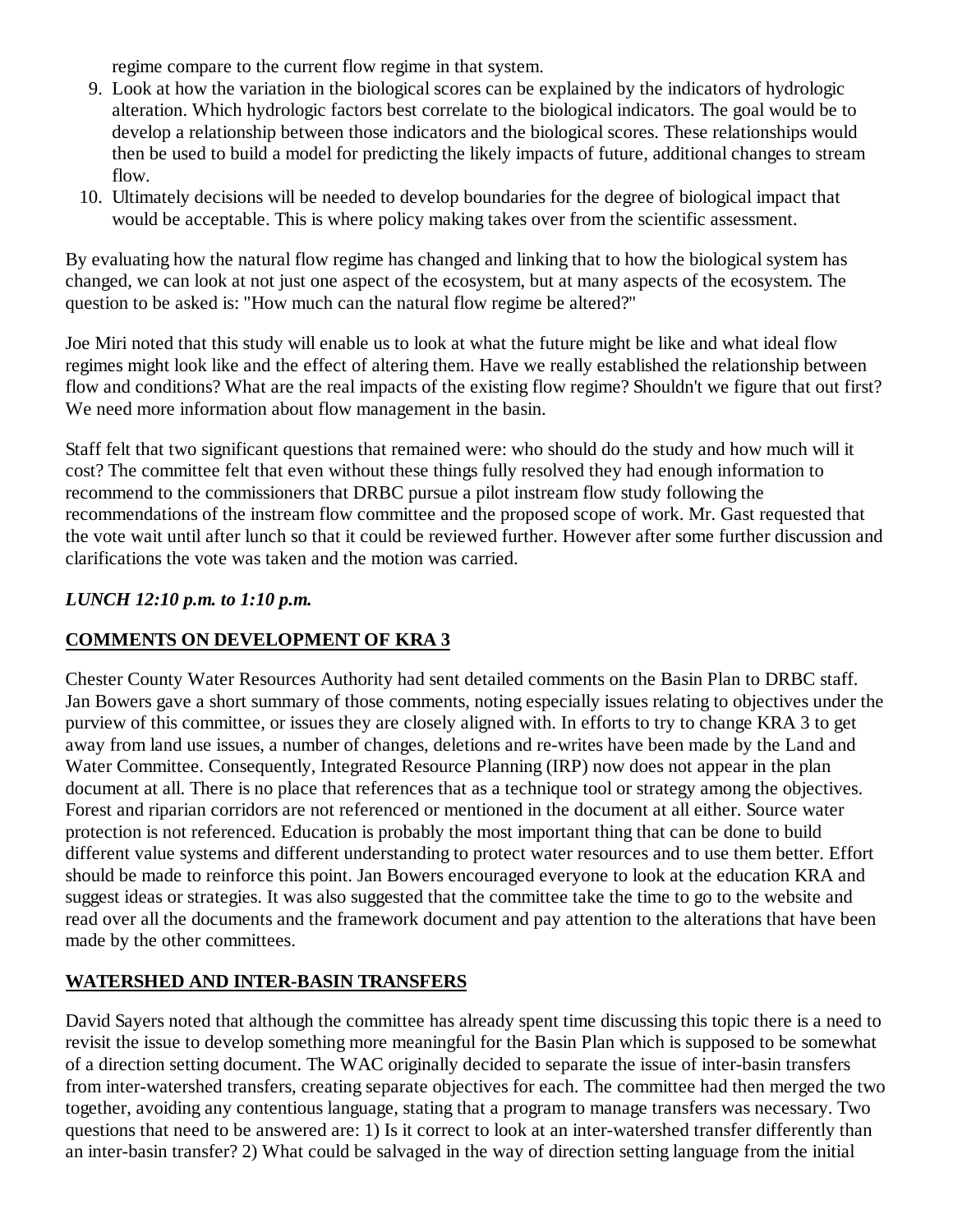wording that may be useful?

Joe Miri thought that preventing further inter-basin transfers of water seems somewhat unjust given the existing situation with NYC exports. If we wish to make changes to the status quo then perhaps other things should be up for grabs.

Bill Gast noted that the changes proposed by the Committee watered down the objectives language, but the management strategies (the fundamental action items) stayed the same. The committee chose to combine the two original objectives because it didn't see fundamental differences between managing the inter-basin and inter-watershed transfers and struggled with some of the terms that were not well defined (e.g., no feasible alternatives).

Bill Gast suggested the following language: Manage future and expanded imports to and exports from the Basin and also its component watersheds. Employ BMPs to ensure environmental benefits to sending and receiving watersheds, minimize negative environmental impacts while giving consideration to the needs of the sending and receiving basins.

Jan Bowers felt there was a need to retain the term "discourage" which exists in DRBC's Water Code language relating to inter-basin transfers. However adding this may cause a conflict as inter-watershed transfers are not currently discouraged and are even encouraged under the regionalization section of the Water Code.

Tom Brand felt there was a need to split the two issues as, in his opinion, intra-basin projects tend to resolve themselves. It is almost inconceivable that a regional supply solution would be proposed with its source in a small or water-stressed watershed. If the withdrawal is completely disproportionate to the source then it will be rejected anyway under normal review criteria.

Jan Bowers noted that we might strive to maintain the water balance for each watershed, on a HUC 11 or HUC 14 basis. Water budget work currently underway will help assess this. Joe Miri noted that dealing with intra-basin transfers was somewhat analogous to reuse -- there really is a need to weigh each decision on a case by case basis and as such it limits the ability to write powerful direction setting language, which also has some flexibility to it.

The committee agreed that the two issues should be dealt with in separate objectives.

Bill Gast observed that we are not pushing the envelope when it comes to inter-basin transfers. In the Great Lakes Basin there has to be a demonstrated environmental improvement in order to divert water out of it. Jessica Sanchez asked the committee if we want to adopt this -- is this closer to what the Watershed Advisory Council wishes to see?

The following possible objectives were proposed and will continue to be discussed at the next WMAC meeting.

KRA 1, Goal 1, Objective D:

*Discourage any expanded or future transfers into or out of the Basin that do not result in an environmental improvement to the Basin.*

OR

*Discourage and manage inter-basin transfers. Employ BMPs to maximize environmental benefits and minimize negative environmental impacts (disbenefits) while giving consideration to the needs of the sending and receiving basins.*